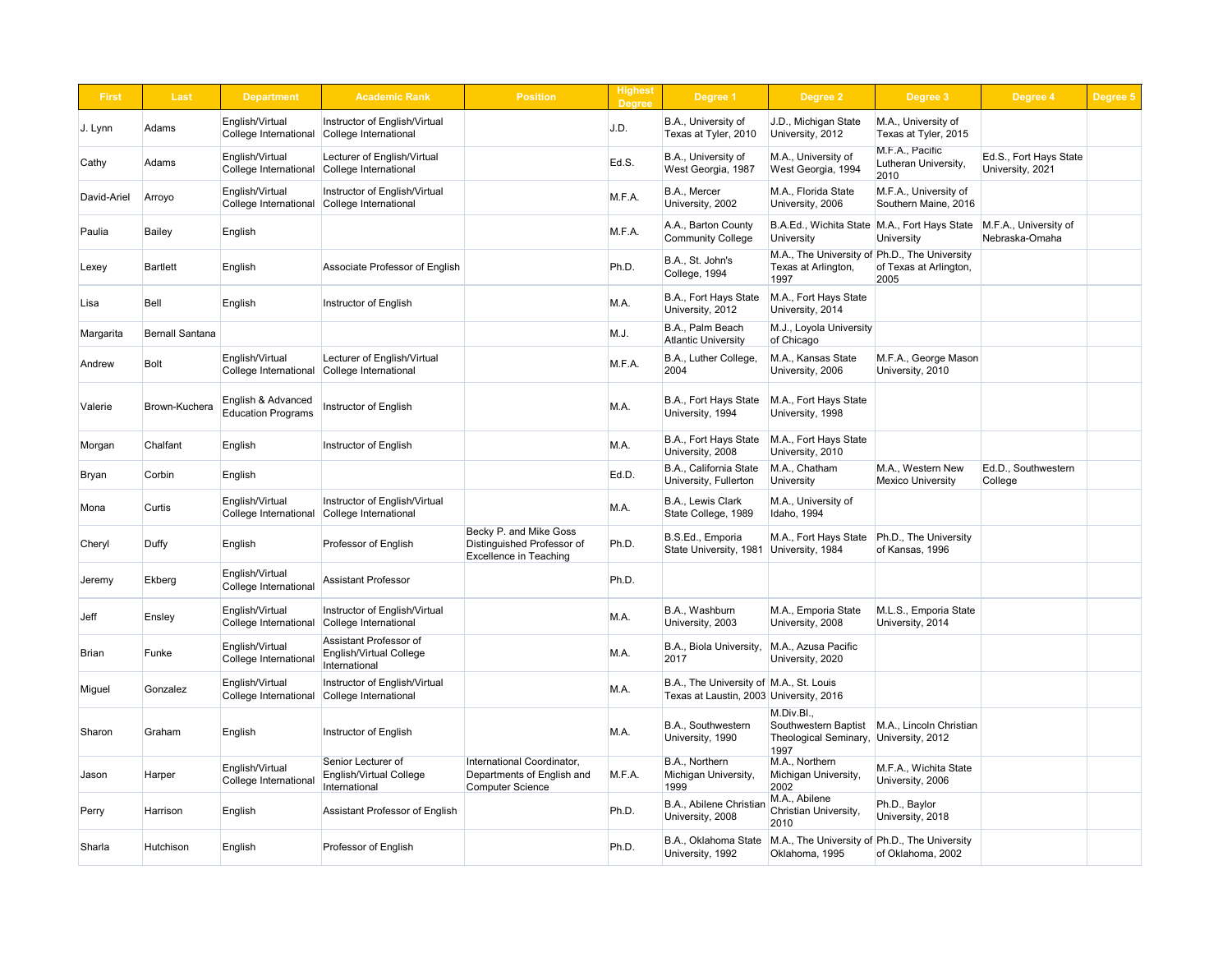| John          | Jones          | English/Virtual<br>College International | Lecturer of English/Virtual<br>College International                      |                              | M.S.Ed. | B.A., University of<br>Delaware, 1992                     | M.S.Ed., Shenandoah<br>University, 2012                                          |                                                                |                                      |  |
|---------------|----------------|------------------------------------------|---------------------------------------------------------------------------|------------------------------|---------|-----------------------------------------------------------|----------------------------------------------------------------------------------|----------------------------------------------------------------|--------------------------------------|--|
| Imelda        | Koenke         | English                                  | Instructor of ESL                                                         |                              | M.S.Ed. | B.F.A., Fort Hays<br>State University, 2011               | B.S.Ed., Fort Hays<br>State University, 2017                                     | M.S.Ed. (in progress),<br>Fort Hays State<br><b>University</b> |                                      |  |
| Robert        | Lamoureaux     | English/Virtual<br>College International | Instructor of English/Virtual<br>College International                    |                              | M.A.    | B.A., California State<br>University, Northridge,<br>1993 | M.A., University of<br>New South Wales<br>(Australia), 2005                      |                                                                |                                      |  |
| Eric          | Leuschner      | English                                  | Professor of English                                                      | Chair, Department of English | Ph.D.   | B.A., Oklahoma State<br>University, 1990                  | M.A., Oklahoma State<br>University, 1995                                         | Ph.D., University of<br>Missouri at Columbia,<br>2004          |                                      |  |
| Gennifer      | Marconette     | English                                  |                                                                           |                              | M.F.A.  | B.A., Colorado<br><b>Christian University</b>             | M.F.A., New England<br>College                                                   |                                                                |                                      |  |
| Jason         | Markins        | English                                  | Instructor of English                                                     |                              | M.A.    | B.A., Hanover<br>College, 2009                            | M.A., West Virginia<br>University, 2011                                          | Ph.D. (in progress),<br>Syracruse University                   |                                      |  |
| Linda         | McHenry        | English                                  | Instructor of English                                                     |                              | M.A.    | B.A., Edinboro<br>University of<br>Pennsylvania, 1990     | M.A., Southern Illinois<br>University,<br>Edwardsville, 1993                     |                                                                |                                      |  |
| Michael       | Meade          | English                                  | Associate Professor of English                                            |                              | Ph.D.   | B.A., Washington and<br>Lee University, 1961              | M.A., University of<br>Wisconsin - Madison,<br>1974                              | Ph.D., The University<br>of Wisconsin -<br>Madison, 1979       |                                      |  |
| John          | Moe            | English                                  |                                                                           |                              | Ph.D.   | B.A., University of<br>lowa, 1966                         | M.A., Indiana<br>University, 1969                                                | M.A., Indiana<br>University, 1972                              | Ph.D., Indiana<br>University, 1978   |  |
| Camilo        | Peralta        | English                                  | Instructor of English                                                     |                              | M.A.    | B.A., Loyola University<br>of Chicago, 2003               | M.A., Southern New<br>Hampshire University,<br>2016                              | Ph.D. (in progress),<br><b>Faulkner University</b>             |                                      |  |
| Deborah       | Pfeifer        | English                                  | Instructor of ESL                                                         | Director of ESL Program      | M.S.    | B.S.Ed., Fort Hays<br>State University, 1992              | M.S., Fort Hays State<br>University, 2002                                        |                                                                |                                      |  |
| <b>Stella</b> | Pratt-Smith    | English                                  |                                                                           |                              | Ph.D.   | M.A., University of<br>Glasgow                            | Diploma in Education,<br>University of<br>Strathclyde                            | M.Litt., University of Ph.D., University of<br>Glasgow         | <b>Oxford</b>                        |  |
| Courtney      | Rankin         | English                                  |                                                                           |                              | M.A.    | B.A., University of<br><b>Texas at Austin</b>             | M.A., Fort Hays State<br><b>University</b>                                       |                                                                |                                      |  |
| Jane          | Richmond       | English/Virtual<br>College International | Instructor                                                                |                              | M.A.    | B.A., Cedarville<br>University, 2017                      | M.A., Azusa Pacific<br>University, 2021                                          |                                                                |                                      |  |
| Judy          | Sansom         | English                                  |                                                                           |                              | M.A.    | B.A., Fort Hays State<br>University                       | M.A., Fort Hays State<br>University                                              |                                                                |                                      |  |
| Pauline       | Scott          | English                                  | Professor of English                                                      |                              | Ph.D.   | B.A., University of<br>Wisconsin-Green Bay,<br>1983       | M.A., University of<br>Wisconsin-Madison,<br>1986                                | Ph.D., University of<br>Wisconsin-Madison,<br>1994             |                                      |  |
| Damien        | Shuck          | English/Virtual<br>College International | Instructor of English/Virtual<br>College International                    |                              | M.F.A.  | B.A., University of<br>Colorado, 2005                     | M.F.A., University of<br>Southern Maine, 2009                                    |                                                                |                                      |  |
| Kathryn       | Simpson        | English/Virtual<br>College International | Instructor                                                                |                              | M.A.    |                                                           | M.A., Azusa Pacific<br>University, 2021                                          |                                                                |                                      |  |
| Carl          | Singleton      | English                                  | Professor of English                                                      | Emeritus                     | Ph.D.   | B.A., Berea College,<br>1972                              | M.A., University of<br>Kentucky, 1974                                            | Ph.D., Loyola<br>University of Chicago,<br>1982                |                                      |  |
| Matthew       | <b>Smalley</b> | English                                  | Assistant Professor of English                                            |                              | Ph.D.   | B.A., Wheaton<br>College, 2002                            | M.Div., Duke<br>University, 2006                                                 | M.A., University of<br>Kansas, 2012                            | Ph.D., University of<br>Kansas, 2016 |  |
| Linda         | Smith          | English                                  | Instructor of English                                                     |                              | M.A.    | B.A., Fort Hays State<br>University, 1990                 | M.A., Fort Hays State<br>University, 1993                                        |                                                                |                                      |  |
| Kathy         | Wagoner        | English                                  |                                                                           |                              | M.A.    | University of Kansas                                      | M.A., Fort Hays State<br>University                                              |                                                                |                                      |  |
| <b>Brett</b>  | Weaver         | English                                  | Professor of English                                                      |                              | Ph.D.   | B.A., Boston<br>University, 1989                          | M.F.A., Wichita State   Ph.D., University of<br>University, 1994                 | North Texas, 2000                                              |                                      |  |
| Jeremy        | Weekley        | English/Virtual<br>College International | Assistant Professor of<br><b>English/Virtual College</b><br>International |                              | Ph.D.   | Southern Mississippi,<br>2001                             | B.A., The University of M.A., The University of<br>Southern Mississippi,<br>2002 | Ph.D., Texas Tech<br>University, 2006                          |                                      |  |